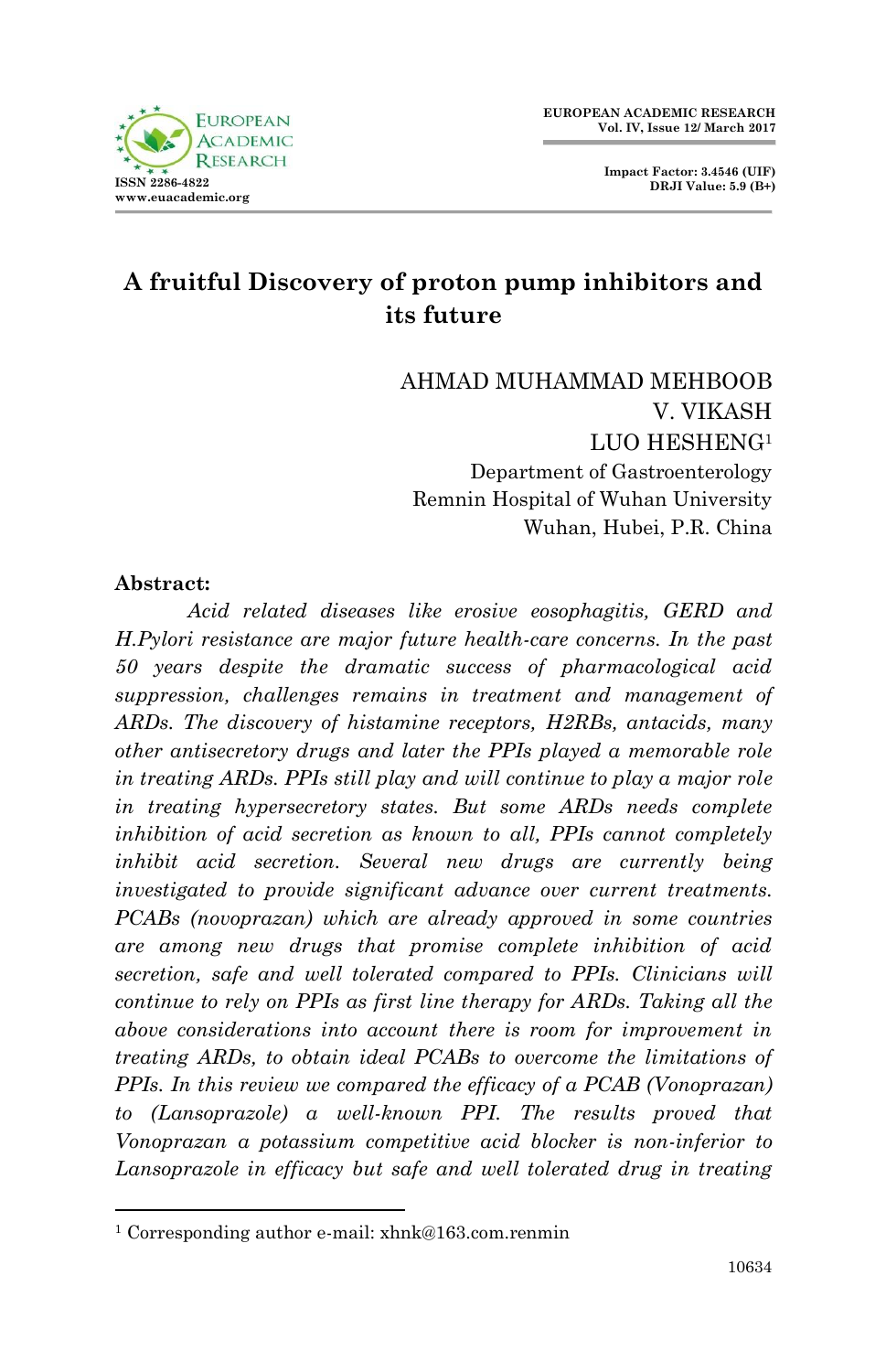*GERD, healing erosive eosophagitis and eradicating H.Pylori infection.*

**Key words**: proton pump inhibitors, erosive eosophagitis*,* GERD*,*  H.Pylori resistance

#### **INTRODUCTION**

The story begins with the discovery of gastrin by John Edkins (Scarpignato et al. 2006). Gastric acid is important for the sterilization of food and water and for digestion. Parietal cell is the only target that involves hormonal, neuronal and endocrine pathways for secreting concentrated HCL in to the gastric lumen. The realization that ulcer occurs in the presence of acid by (Schwartz, 1900) lead to the dictum of "No acid no ulcer" (Inatomi et al. 2016). In 1972 the discovery of histamine receptors and later the H2-receptor blockers changed the practice of gastroenterology. Gastric acid secretion was inhibited effectively and ulcers could be healed to an extent which was not seen before. They were reliable for the time being and helped patients with ulcer related conditions but were not good enough to heal Patients completely especially patients with erosive eosophagitis (DeVault & Talley 2009). And, than later hydrogen potassium adenosine triphosphatase was identified as the proton pump of parietal cell. Currently Proton pump inhibitors are among the safest class of drugs and widely used across the world.

A research project initiated in late 60s, aim was to synthesize a local anesthetic drug that could be orally administered and therefore have its main action on the gastrin. This concept was soon found to be a blind track and further development of the basic compounds CMN131 by the synthesis of H77/ 67 were found to be active in the gastric acid secretion and then a year later the benzinidazole analog of H77/67 was synthesized after testing they found it with powerful acid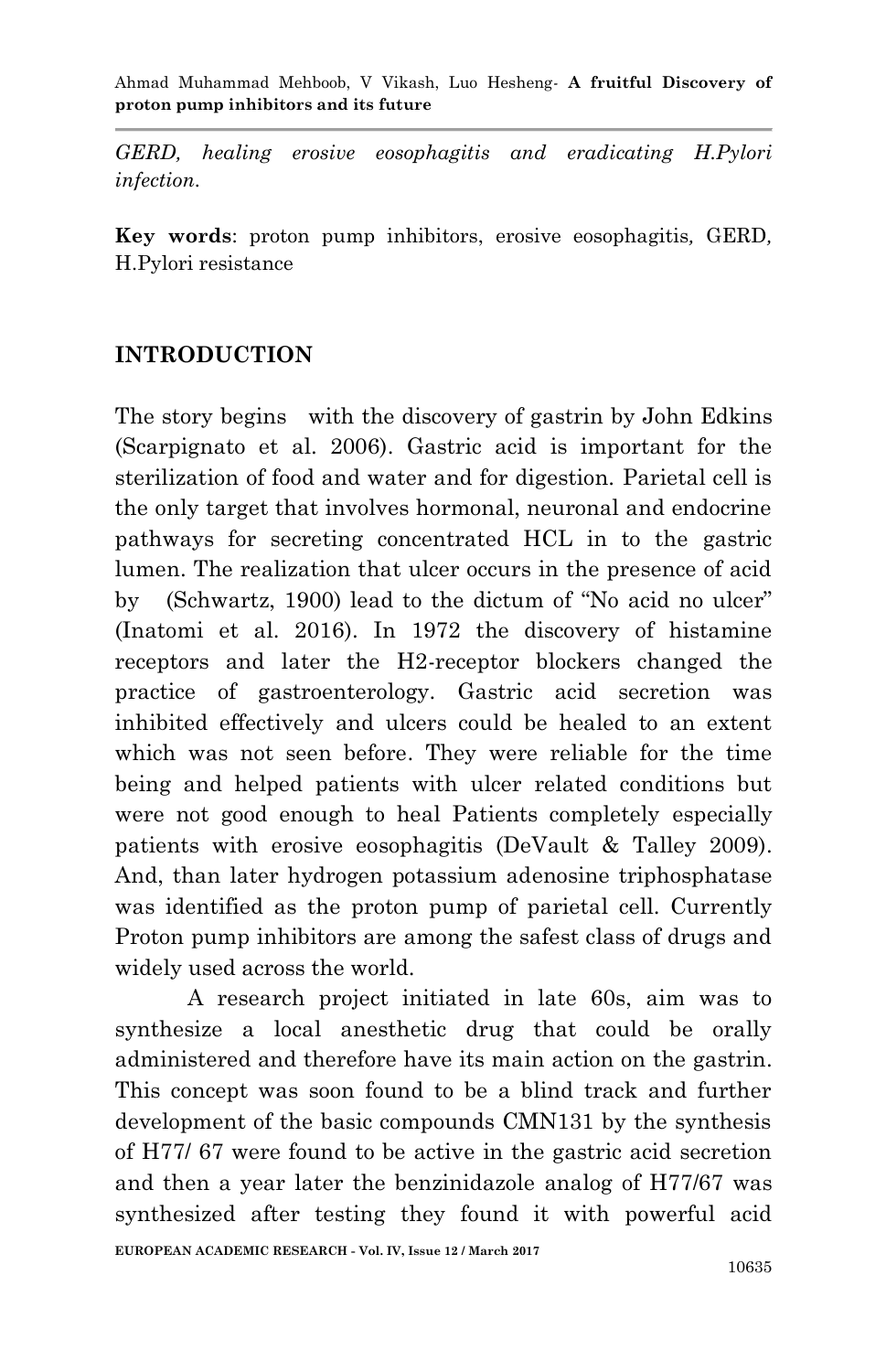inhibitory effects. Binding studies with the substituted benzimidazoles clarified specific binding to H+/K+/ATPase in the secretory vesicles of the parietal cells. Since weak bases like aminopyrine accumulate in the acid compartment of the parietal cells, the chemists changed the substituents of the heterocyclic ring and obtained a compound with a weak base property with an optimal Pka value, thereby maximizing the accumulation of the compound at the site of action. This compound H168/68 was synthesized in 1979 and was given the generic name Omeprazole, which proved to be a potent inhibitor of the proton pump in vitro and preparation from human stomach tissues. The pharmacological studies found the compound not only showed long lasting effect on acid secretion and specific binding to target site but also found the compound with unique therapeutic effects (Lundell 2015).In 1989 omeprazole came into market with optimal acid suppressive property and became one of widely used and profitable drug in history (Maradey-Romero & Fass 2013).It was fruitful and helped cure hypersecretory states for decades around the world but the question is what is the future of PPIs in hypersecretory states can any drug replace the fruitful discovery and how? .yes I am talking about new acid inhibitory drugs like potassium competitive acid blockers, new histamine 2 receptor antagonists, isomeric PPIs, gastrin and CCk receptor antagonists. Now what are the shortcomings of PPIs that any of the above drug will replace one of best drug of all time. Here are some shortcomings or limitations of PPIs for example PPIs cannot completely inhibit acid secretion which are important in some hypersecretory states especially at night, the inconvenience of requiring mealtime dosing to ensure adequate levels of the drug during periods of H+ K+- ATPase activity, PPIs are slow to achieve steady state inhibition of gastric acid secretion, typically taking 3 to 5 days to achieve maximum inhibition(Piche & Galmiche 2005). A PPI can only inhibit active H+ K+- ATPase that is actively secreting at the surface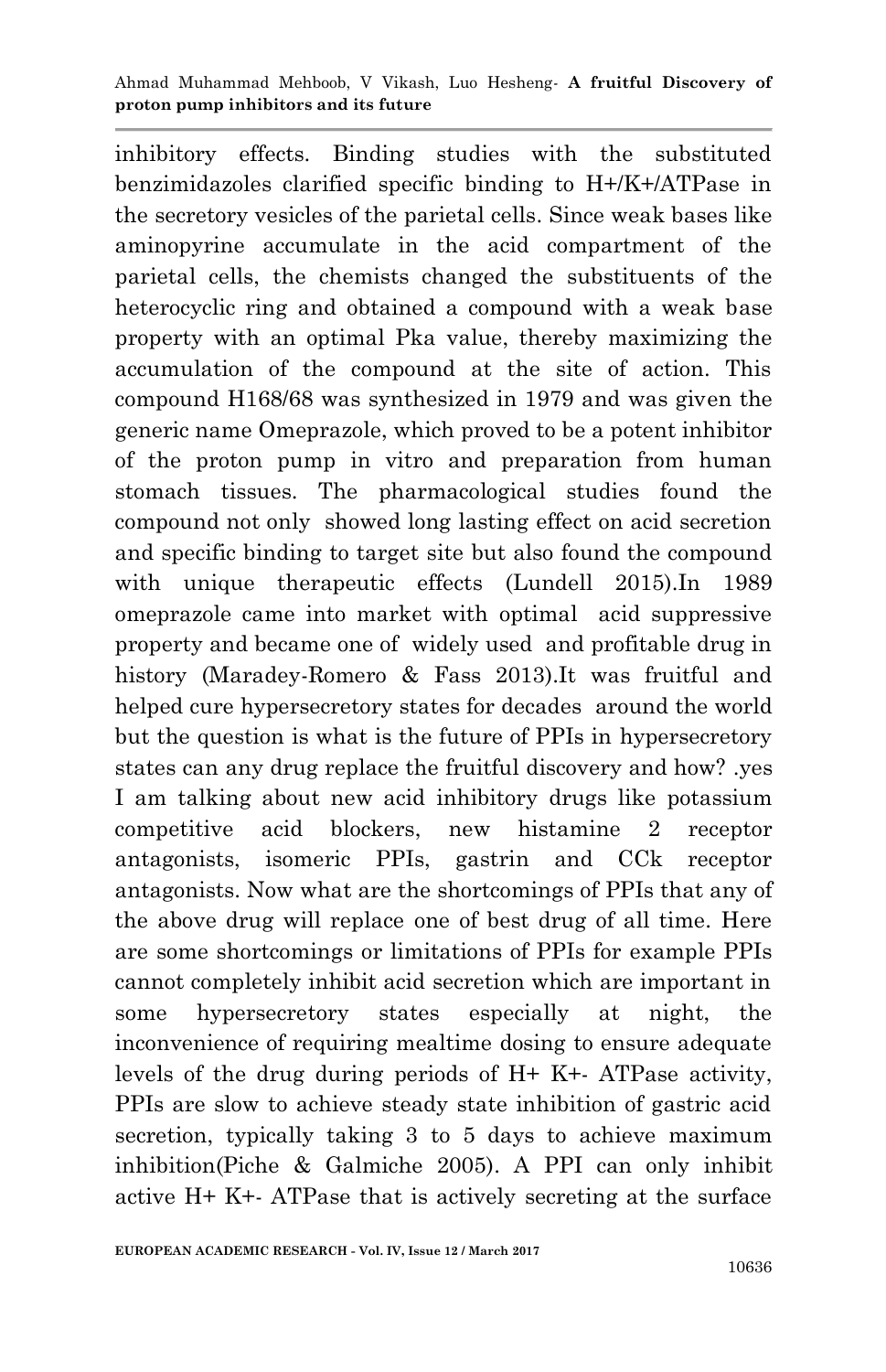of secretory canaliculus of the parietal cell. Two third of patients suffering from symptomatic GERD ,reflux symptoms are not adequately controlled by initial dose of PPI and 50% still suffering from symptoms after 3 days (Hunt & Scarpignato 2015) and one third of GERD patients treated with PPIs reports persistent symptoms and were not satisfied with PPIs treatment (Chey et al. 2010). So it was logical that other potential approaches would be considered. A more innovative approach has been the development of potassium-competitive acid blockers. We will try to compare the efficacy and safety of potassium competitive acid blocker vonoprazan vs. lansoprazole a PPI.

#### **POTASSIUM-COMPETITIVE ACID BLOCKERS**

In the early 1980s, an imidazopyridine compound, SCH28080, was developed by Schering-Plough that inhibited gastric acid secretion in animals and humans (Ene et al. 1982). SCH28080 inhibited the acid response to histamine, high K+, methacholine, and cyclic AMP. Kinetic studies indicated competitive inhibition of H+,K+- ATPase by SCH28080 with respect to K+, suggesting a competitive interaction with the high affinity K+-site of H+, K+-ATPase (Beil et al. 1986). This initiated studies of a series of SCH28080 derivatives. Like Imidazopyridinederivatives (e.g., linaprazan and BY841), imidazonaphthyridine derivatives (e.g., soraprazan), imidazothienopyridines (e.g., SPI-447), quinolone derivatives (e.g., SK&F96067 and SK&F97574), pyrrolopyridazinederivatives (e.g., CS-526), pyrimidine derivatives (e.g., revaprazan) and pyrole derivatives (e.g., vonoprazan) were developed. Such compounds that compete with K+ binding and inhibit gastric acid secretion are called potassium-competitive acid blockers (P-CABs). Only Revaprazan and vonoprazan were developed and approved for clinical use and as therapeutics for the treatment of ARDs. In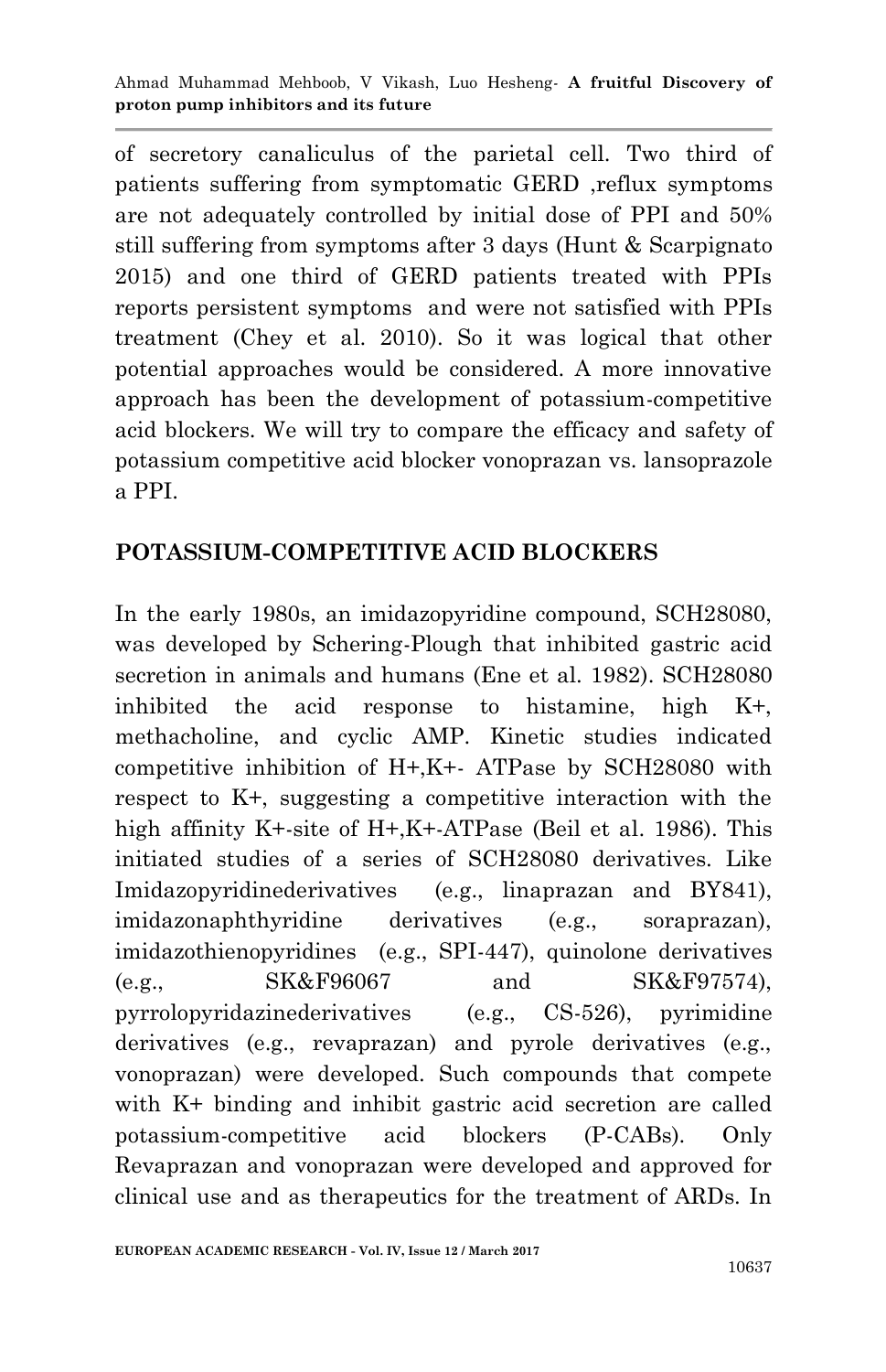Ahmad Muhammad Mehboob, V Vikash, Luo Hesheng*-* **A fruitful Discovery of proton pump inhibitors and its future**

1970s revaprazan was introduced in South Korea for the treatment of duodenal ulcer, gastric ulcer and gastritis, and is also available in India. Vonoprazan was first launched in Japan in 2015 by Takeda Pharmaceuticals for the treatment of gastric ulcer, duodenal ulcer, erosive eosophagitis, prevention of low dose aspirin or NSAID induced ulcer recurrence, and as an adjunct for H. pylori eradication. SCH28080, linaprazan and vonoprazan have pKa values of 5.6, 6.1, and 9.3, respectively all above P-CABs are weak bases (Gedda et al. 2007).Linaprazan inhibited K+ stimulated H+,K+-ATPase with an IC50 of 1.0 μM at pH 7.4, but was 8 times more potent at pH 6.4. The theoretical percent of protonated linaprazan is about 33% at pH6.4 and less than 5% at pH 7.4. The inhibitory effect of SCH28080 is also weaker in neutral conditions (IC50= 0.14 μM at pH 6.5 vs. IC50= 2.5  $\mu$ M at pH 7.4). These results suggest that protonated forms of P-CABs inhibit H+, K+-ATPase. Linaprazan inhibited more potently in ion-tight vesicles than in ion leaky vesicles, suggesting this agent concentrates in regions of low pH and has a luminal site of action (Gedda et al., 2007). As the pKa value of vonoprazan is 9.3, most of this compound should be protonated instantly and exert potent inhibition (IC50= 19 nM at pH 6.5, IC50= 28 nM at pH7.5 (Hori et al. 2011). Linaprazan provided similar efficacy to esomeprazole, but raised liver transaminase in a dose-dependent fashion, the clinical development was stopped because by repeating administration drug was found to be responsible for hepatic toxicity. Because protonated compounds are less membrane permeable than non-ionic compounds, protonated P-CABs are thought to concentrate in the acidic secretory canaliculi of parietal cells where they produce H+,K+-ATPase inhibition. P-CABs are instantly protonated and accumulate at much higher concentrations than PPIs, and inhibit acid secretion by binding with H+, K+-ATPase ionically and by competing with K+, recently demonstrated that [14C]- vonoprazan binds equally to resting and stimulated rabbit gastric glands, while auto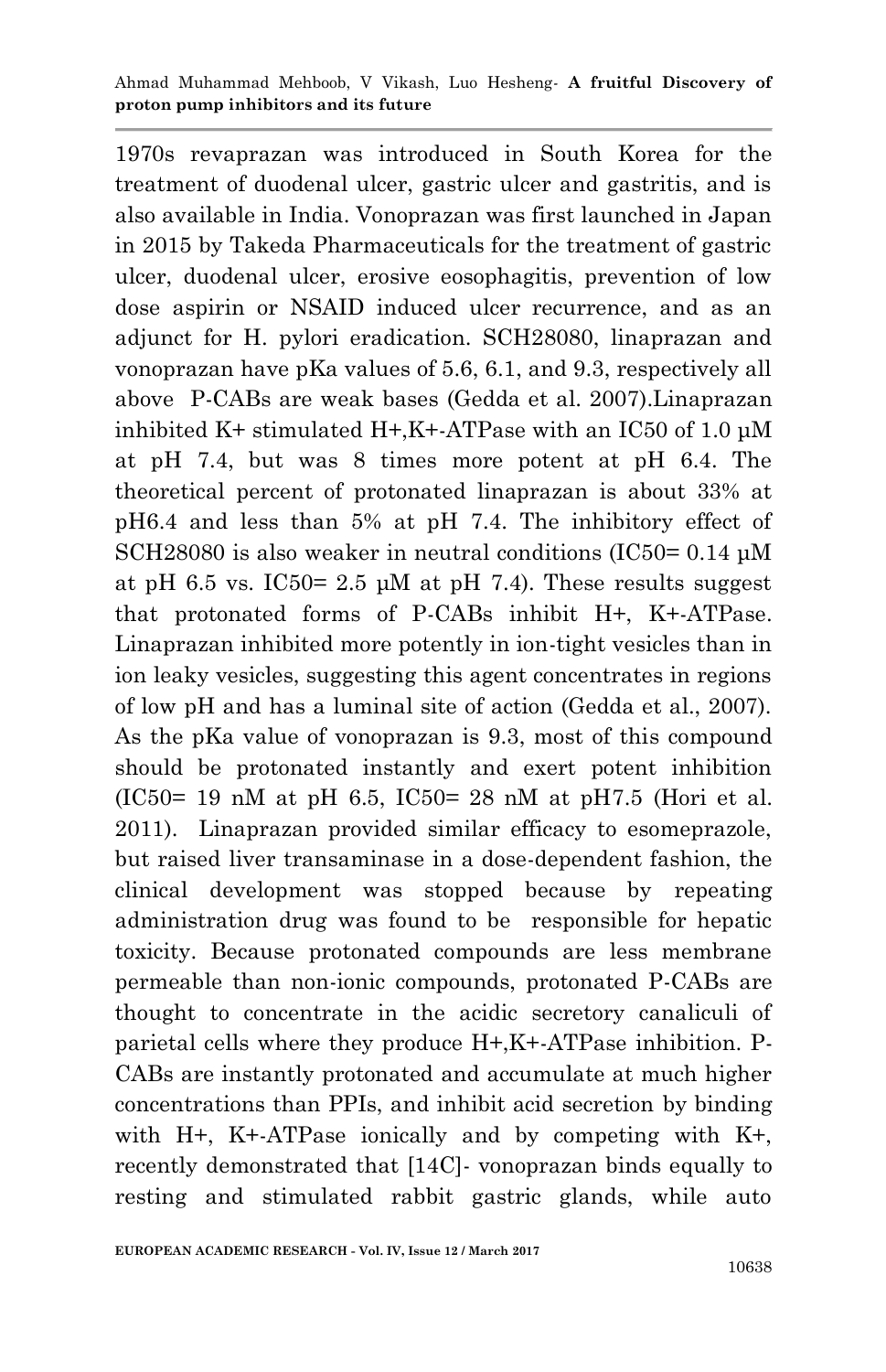radiographic analysis showed no difference in labeling between resting and stimulated gastric parietal cells, indicating that vonoprazan binds selectively to the parietal cell independent of acid secretion and vonoprazan labels both active and inactive H+,K+- ATPase. This is in sharp contrast to the results obtained for omeprazole, where binding of omeprazole to parietal cells in gastric glands increased when acid secretion was stimulated and decreased with inhibition of secretion (Scott et al., 1993). Accumulation and acid activation are required for the action of PPIs, but are not required for the action of vonoprazan. P-CABs bind selectively to the E2-P form of H+,K+-ATPase , a mechanism supported by the finding that SCH28080 binding affinity increased approximately 10 folds in the presence of ATP (Mendlein & Sachs 1990). SCH28080 inhibits K+-stimulated ATPase activity by competing with K+ for binding to E2-P and blocking K+- stimulated dephosphorylation. The binding sites of SCH28080 and vonoprazan have been investigated thoroughly using a H+,K+- ATPase homology model based on the crystallographic structure of Na+K+- ATPase(Shin et al. 2011). Vonoprazan from the lumen get access through TM1/TM2 and TM5/TM6 loops and extracytoplasmic ends of TM8,TM4 AND TM9. Following entry, this space closes and vonoprazan is trapped in the vestibule. The positively charged N-methyl- amino side chain on vonoprazan is located within 2.4 Å of Glu795, producing strong hydrogen bonding and charge interaction with the K+ site at Glu795, which is in contrast with the binding characteristics of SCH28080 and other P-CABs. Another divergence from the predicted binding of vonoprazan to the vestibule in H+,K+-ATPase is the suggested hydrogen bonding between Tyr799 and the sulfone of vonoprazan (Shin et al. 2011). Improved binding site models have recently suggested that vonoprazan is largely occluded by H+, K+-ATPase after binding, and predict that vonoprazan is buried in a greater surface area and occupies a larger percentage of its surface area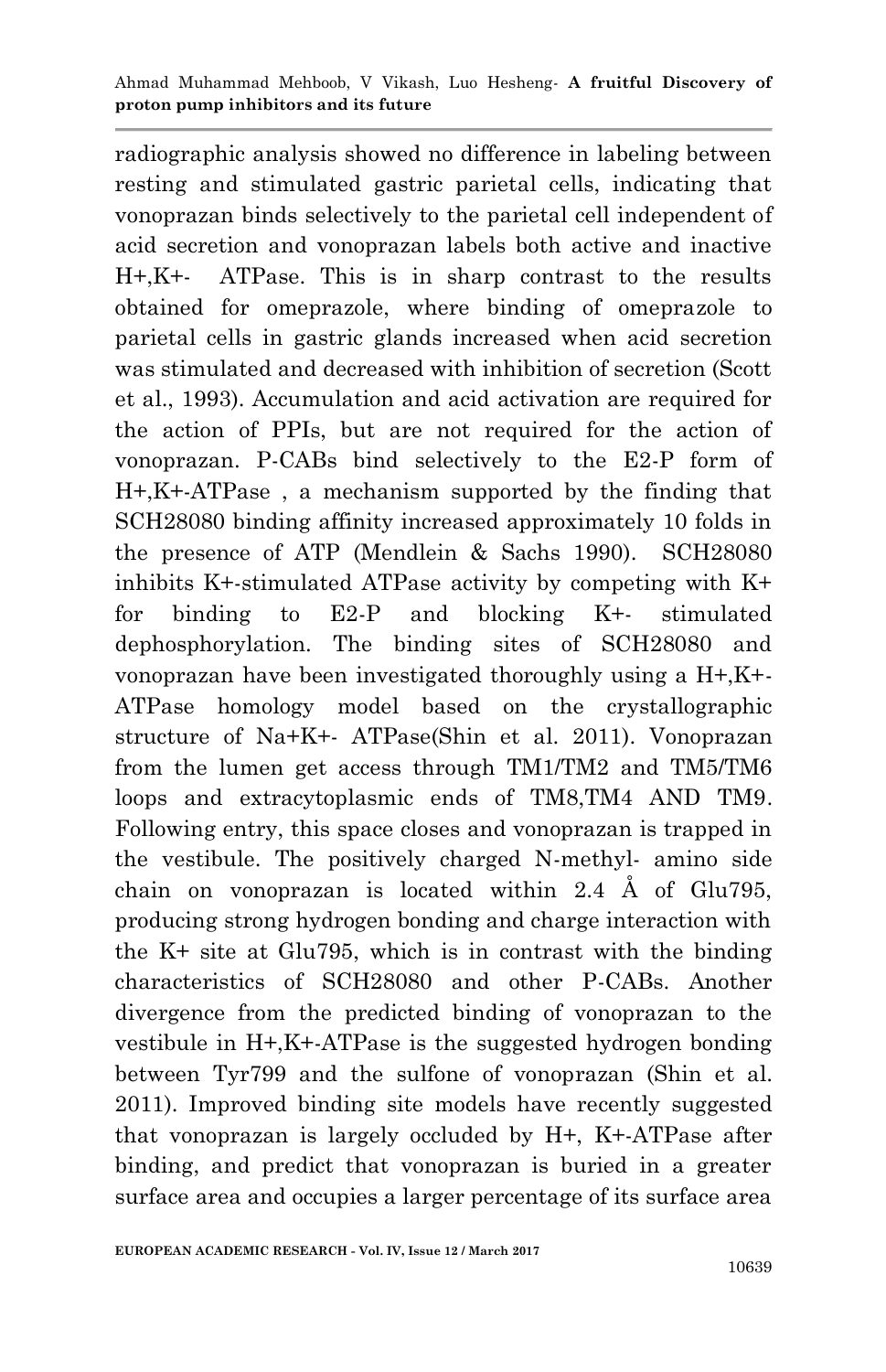than SCH28080. Vonoprazan exit into the lumen is hindered by asp137 and asn138 in the loop between TM1 and TM2, which presents an electrostatic barrier to the movement of the sulfonyl group of vonoprazan (Scott et al., 2015). These binding characteristics could explain the very slow dissociation of vonoprazan from H+, K+-ATPase and its more effective and longer action compared to other P-CABs(Scott et al. 2015).

# **Efficacy of potassium-competitive acid blockers compared with PPI (lansoprazole) in patients with acidrelated diseases**

In Japan clinical studies were conducted to investigate the efficacy and safety of vonoprazan in the healing and maintenance of erosive esophagitis, prevention of aspirin or NSAID-induced ulcer recurrence, gastric ulcer, duodenal ulcer, and H. pylori eradication. The clinical results proved that vonoprazan is not inferior in eradicating H.Pylori infection and healing erosive eosophagitis, to clarify the future of potassium competitive acid blockers in hypersecretory states management.

### **Healing of erosive esophagitis**

A total of 732 patients with erosive eosophagitis were administered with vonoprazan and lasoprazole in a phase 2 clinical study. The results showed vonoprazan was not inferior to lansoprazole 30mg (p<0.004) (Ashida et al. 2016) In a phase 3 clinical study, a total of 409 patients with LA grades A–D. Eosophagitis were randomized to vonoprazan 20 mg or lansoprazole 30 mg once daily for 8 weeks, and healing of esophagitis was examined by endoscopy at 2, 4 and 8 weeks. The healing rate at 8 weeks, the primary endpoint of the study, was 99.0% in the vonoprazan group and 95.5% in the lansoprazole group. In post-hoc analyses, stratification according to LA grade of eosophagitis at baseline revealed a significant difference in the healing rate between vonoprazan and lansoprazole for grade C/D patients; the healing rates at 8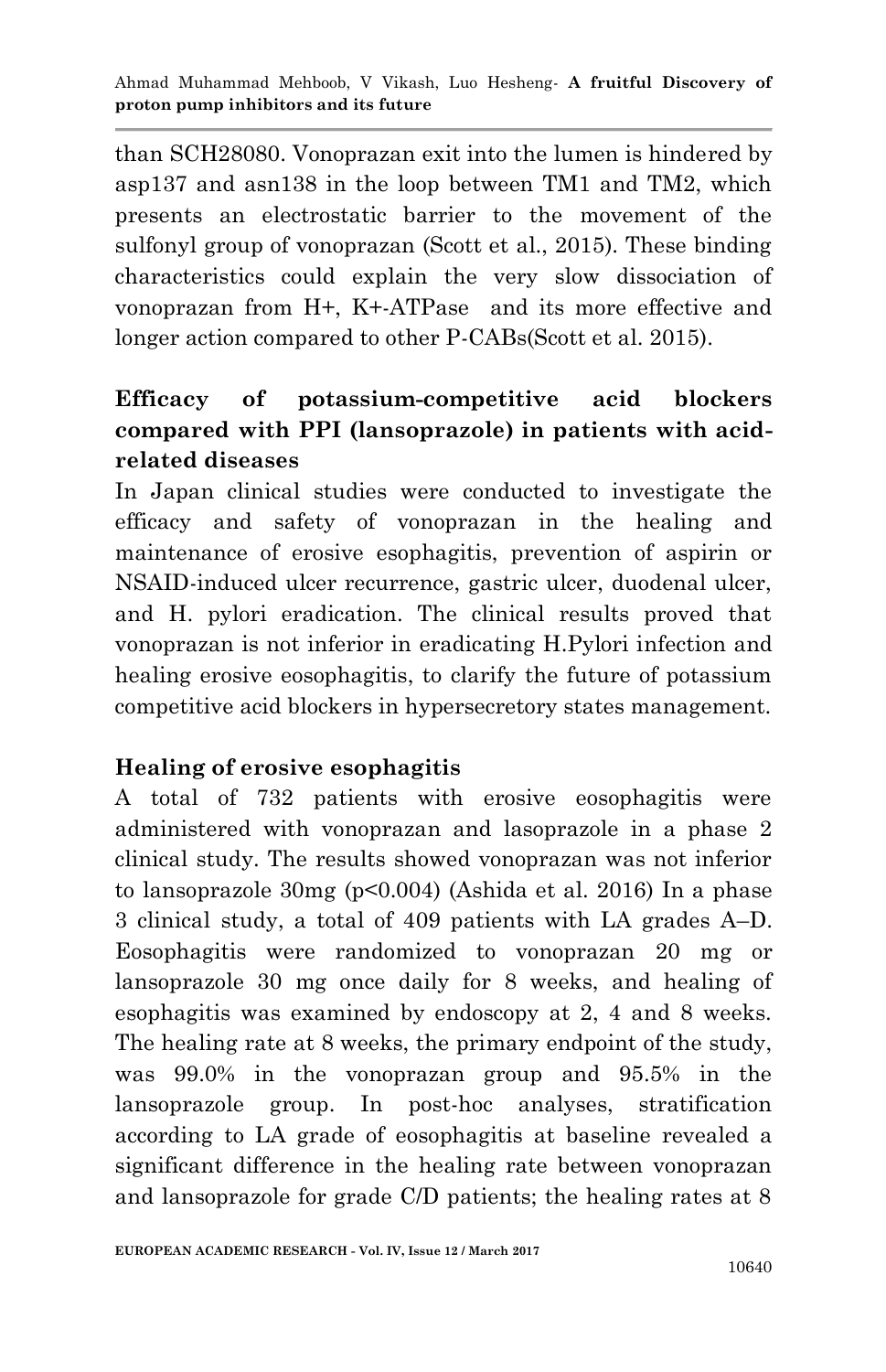weeks were 98.7% and 87.5%, respectively. The secondary endpoint was healing rate at 4 weeks, which was 96.6% in the vonoprazan group and 92.5% in the lansoprazole group. The healing rate for vonoprazan 20 mg at 4 weeks was almost identical to that for lansoprazole 30 mg at 8 weeks. The healing rate after 2 weeks treatment in the vonoprazan group (90.7%) was also higher than that observed in the lansoprazole group (81.9%, Pb 0.0132(Ashida et al. 2016).

## **Helicobacter pylori eradication with vonoprazan and lansoprazole**

H.Pylori eradication therapy based on PPIs is still considered first line therapy but PPI-based triple therapy eradication rate has fallen from 90% in 1990s to 70% currently worldwide especially in West and Asian countries like Japan and South Korea. The main reason is antibiotic resistance and inadequate acid inhibition with PPIs demanding new approaches a options in the field of pharmacology. Comparison of PCABs (vonoprazan) and PPIs (lansoprazole) in eradicating H.Pylori infection is below.

 To compare first line H. pylori eradication therapies, a total of 650 H. pylori-positive patients with cicatrized gastric or duodenal ulcers were randomized to triple therapy with either vonoprazan (vonoprazan20 mg, amoxicillin 750 mg, clarithromycin 200 mg or 400 mg twice daily for 7 days) or to triple therapy with lansoprazole (lansoprazole 30 mg, amoxicillin 750 mg, clarithromycin 200 mg or 400 mg twice daily for 7 days). Fifty of 101 subjects in whom eradication with a first line therapy failed received a 7-day course of second line therapy (vonoprazan 20 mg, amoxicillin 750 mg, metronidazole 250 mg twice daily). The first line H. pylori eradication rate was 92.6% in the vonoprazan group and 75.9% in the lansoprazole group. Non- inferiority of vonoprazan to lansoprazole was verified. A post-hoc anal- ysis subsequently indicated that vonoprazan performed significantly better than lansoprazole as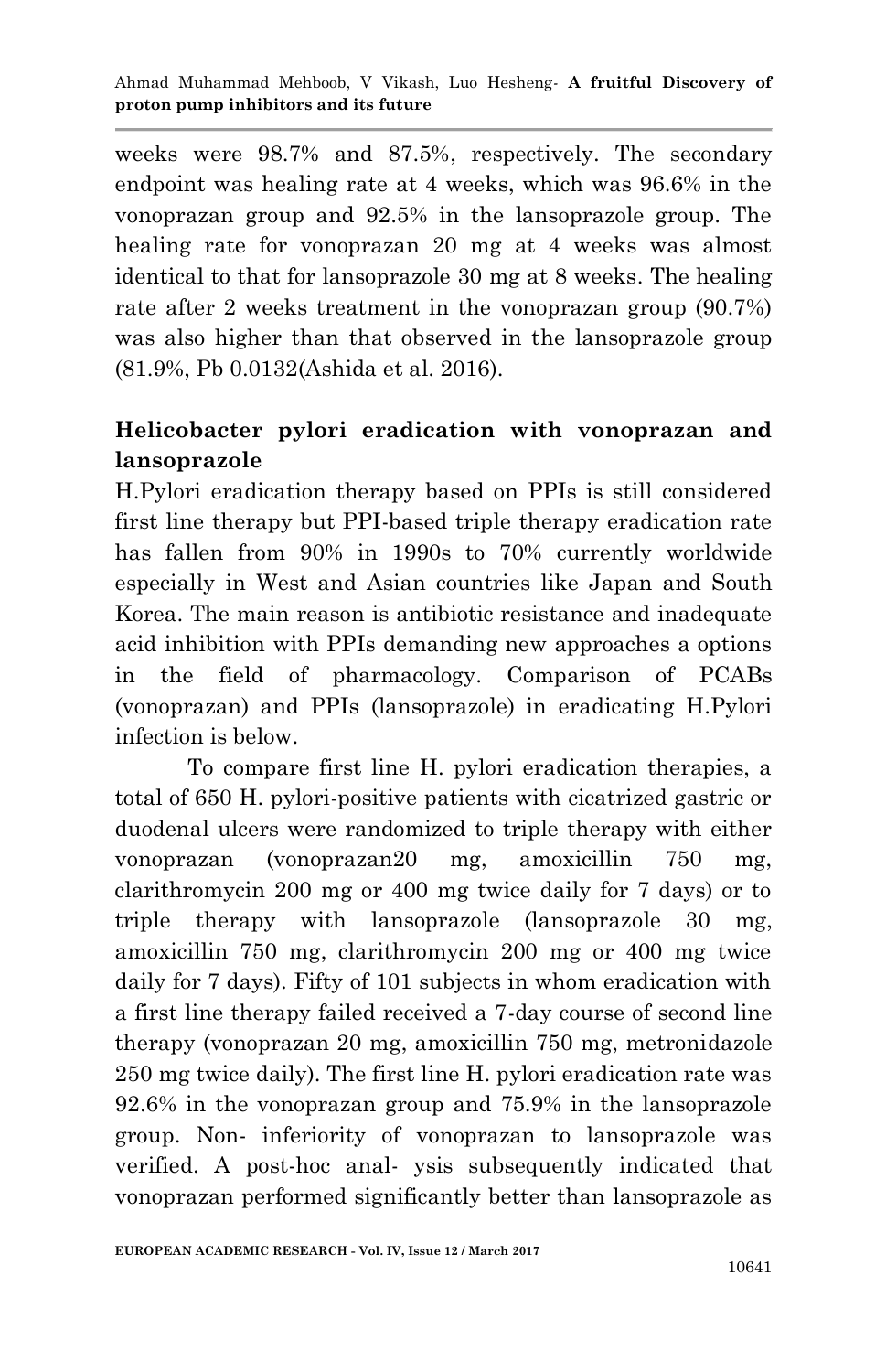a component in the first line therapy. Notably, the H. pylori eradication rate was significantly higher in the vonoprazan group compared with the lansoprazole group in the subjects with clarithromycin resistance  $(82.0\%$  and  $40.0\%$ , respectively; pre-planned grouping and post-hoc statistical test).Second line therapy with vonoprazan resulted in eradication of 98%(Murakami et al. 2016).

#### **Safety of potassium-competitive acid blockers**

In clinical phase 3 studies in Japan lansoprazole 30mg and vonoprazan 20mg treatment adverse events were similar 22.3% and 22.2% respectively (Ashida et al. 2016). Serum alanine aminotransferase (ALT), aspartate aminotransferase (AST), or total bilirubin levels were not raised because vonoprazan chemical structure differs from other potassium competitive acid blockers. Greater increases in serum gastrin and pepsinogen I and II were observed during treatment with vonoprazan than with lansoprazole, probably as a consequence of greater inhibition of gastric acid secretion by vonoprazan compared with lansoprazole.

### **CONCLUSIONS**

As it's known that in acid related disorders, healing is directly related to degree and duration of acid suppression and the length of treatment. In the past, peptic ulcer diseases were treated empirically, change in diet, milk recommendation, antacids and sometime herbal medicine were used to treat ARD but none of the above helped and satisfied the patients. 40 years back with the discovery of histamine receptors and then H2RB for the first time effectively benefited the hyperacidity states but were relatively weak in efficacy for GERD, H.Pylori eradication and treating erosive esophagitis. A more potent and acceptable treatment with PPIs were introduced which revolutionized the practice of gastroenterology and became the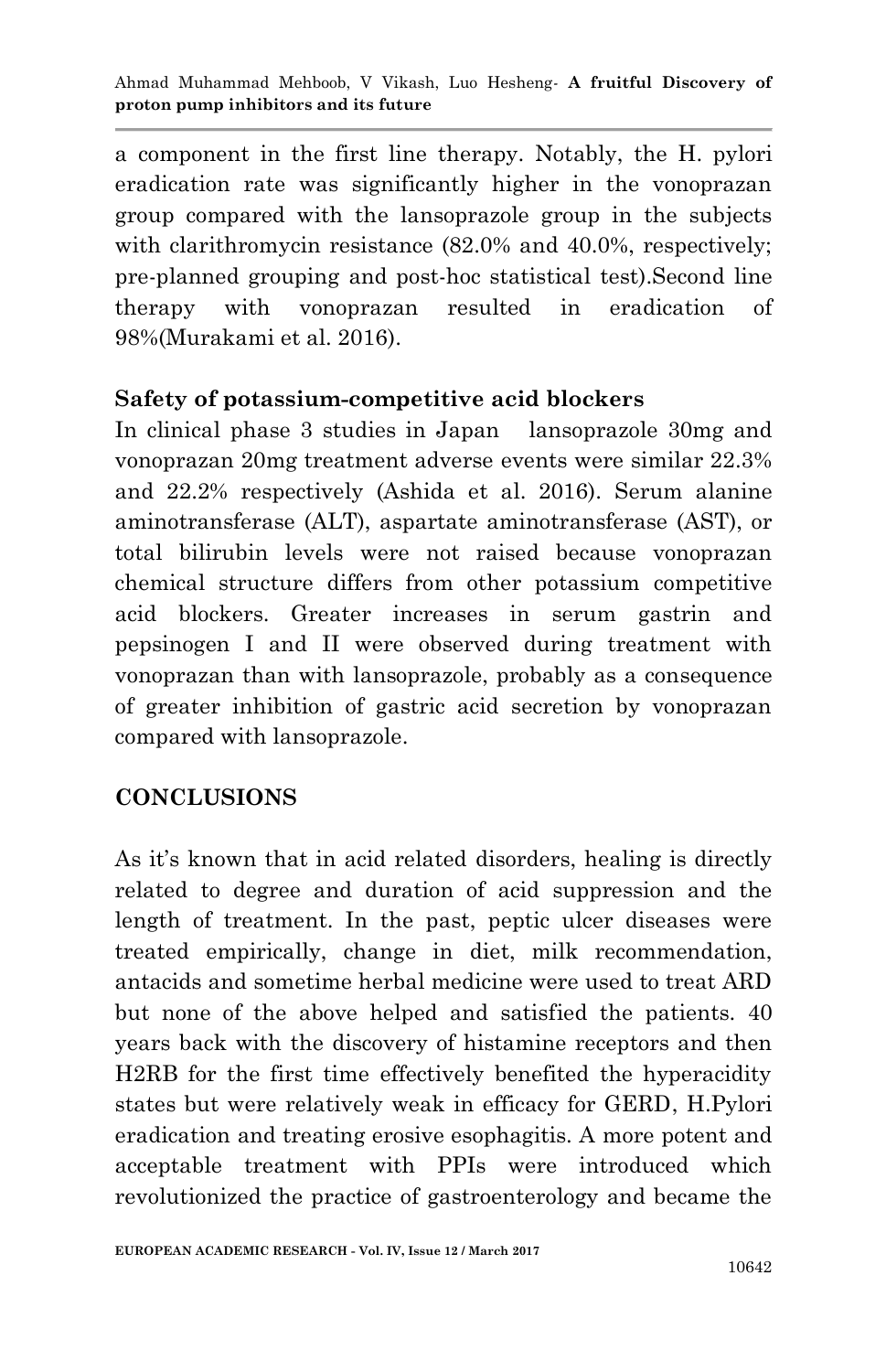first choice of Gastroenterologist for treating ARD worldwide but there are still acid related conditions in which we need complete suppression of gastric acid secretions. PPIs were not able to completely inhibit acid secretion and also takes more time 3 to 5 days to achieve steady state maximum inhibition of acid secretion. Mealtime and multiple dosing were also required to ensure adequate level of the drug during periods of H+,K+- ATPase activation. Inter-individual variations in efficacy were found due to CYP2C19 metabolism and night acid suppression was also not satisfactory. 50% of adult population globally is infected with H. Pylori. H. Pylori eradication rate with PPIs has fallen from >90% in 1990 t0 70% currently. In recent years decrease in H. Pylori eradication, resistance to antibiotics and the H. Pylori role in PUD, gastritis and gastric cancer necessitates the development of more potent acid suppressor, fast acting and a drug with reversible properties. PCABs like vonoprazan have clinical benefits over PPIs in the treatment of erosive esophagitis, GERD and H.Pylori eradication. PCABs completely inhibit acid secretion and rapidly achieve therapeutic plasma levels. Less interindividual variations in efficacy was observed because of minimal involvement of CYP2C19 metabolism. PCABs action is independent of secretory state. PCABs don't need enteric coating because it is acid stable. In Japan, India and South Korea vonoprazan is approved and available in markets has different chemical structure and higher pKa value as compared to other PCABs. Vonoprazan has longer-lasting acid suppression properties and also more effective than lansoprazole in healing reflux esophagitis and H.Pylori eradication. Clinical studies proved now that vonoprazan is safe and well tolerated as compared to lansoprazole and incidence of adverse events is similar to lansoprazole. Vonoprazan-based triple therapy is currently first line and second line therapy effective, well tolerated with better clinical response for H.Pylori eradication sequential, quadruple or long term therapy in the near future vs. PPIs.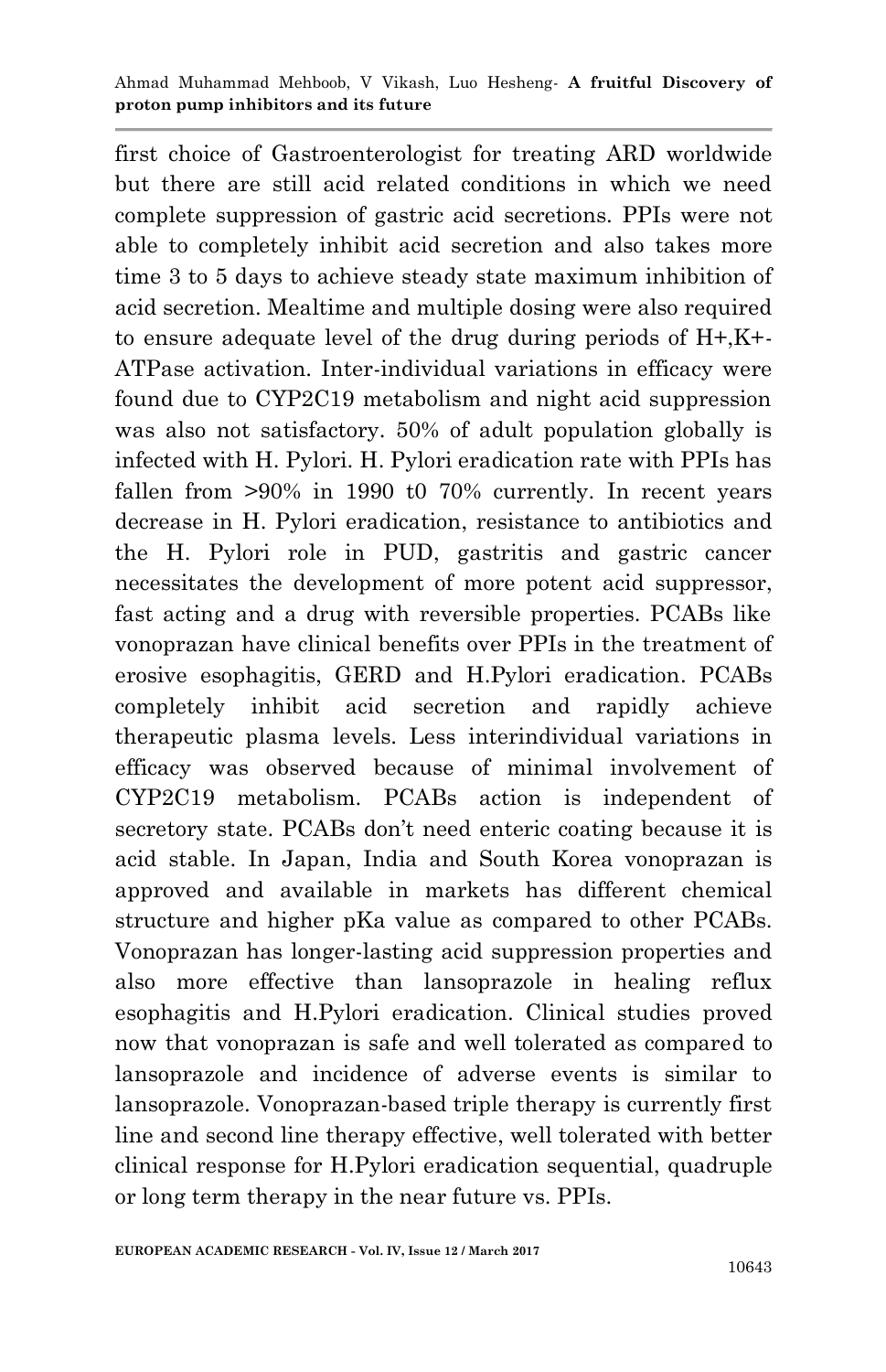#### **REFERENCES**

- 1. Ashida, K. et al., 2016. Randomised clinical trial: vonoprazan, a novel potassium-competitive acid blocker, vs. lansoprazole for the healing of erosive oesophagitis. *Alimentary pharmacology \& therapeutics*, 43(2), pp.240–251.
- 2. Beil, W., Hackbarth, I. & Sewing, K.-F., 1986. Mechanism of gastric antisecretory effect of SCH 28080. *British journal of pharmacology*, 88(1), pp.19–23.
- 3. Chey, W.D., Mody, R.R. & Izat, E., 2010. Patient and physician satisfaction with proton pump inhibitors (PPIs): are there opportunities for improvement? *Digestive diseases and sciences*, 55(12), pp.3415–3422.
- 4. DeVault, K.R. & Talley, N.J., 2009. Insights into the future of gastric acid suppression. *Nature reviews. Gastroenterology & hepatology*, 6(9), pp.524–32.
- 5. Ene, M., KHAN-DANESHMEND, T. & Roberts, C., 1982. A study of the inhibitory effects of SCH 28080 on gastric secretion in man. *British journal of pharmacology*, 76(3), pp.389–391.
- 6. Gedda, K. et al., 2007. Mechanism of action of AZD0865, a K+-competitive inhibitor of gastric H+, K+-ATPase. *Biochemical pharmacology*, 73(2), pp.198–205.
- 7. Hori, Y. et al., 2011. A study comparing the antisecretory effect of TAK-438, a novel potassiumcompetitive acid blocker, with lansoprazole in animals. *Journal of Pharmacology and Experimental Therapeutics*, 337(3), pp.797–804.
- 8. Hunt, R.H. & Scarpignato, C., 2015. Potassiumcompetitive acid blockers (P-CABs): are they finally ready for prime time in acid-related disease?
- 9. Inatomi, N. et al., 2016. Potassium-competitive acid blockers: Advanced therapeutic option for acid-related diseases. *Pharmacology \& therapeutics*, 168, pp.12–22.